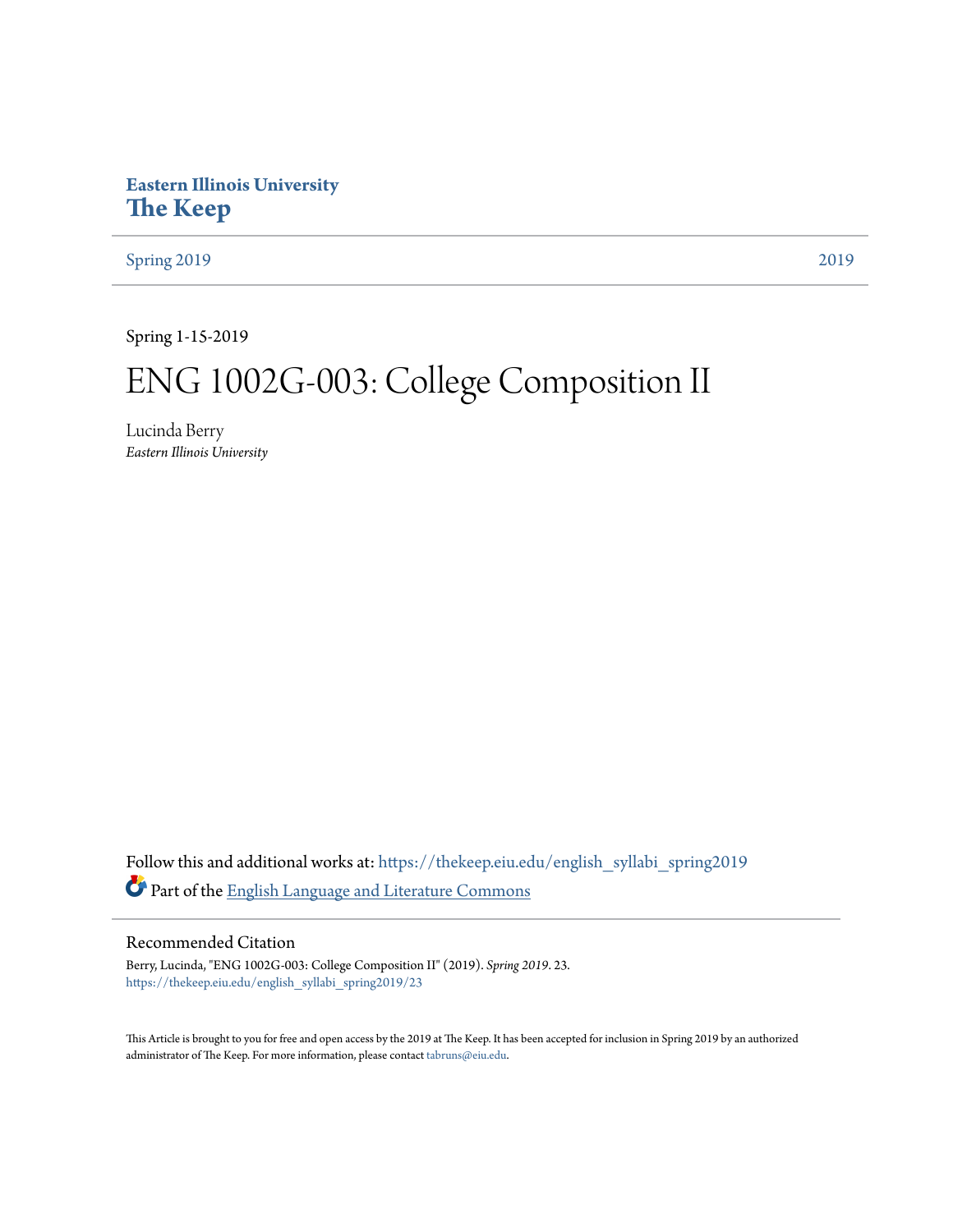ENG 1002 College Composition II: Argument & Critical Inquiry (3 credits) Spring 2019 Section 002 Meets Tuesday/Thursday 9:30 to 10:45 Section 003 Meets Tuesday/Thursday 12:30 to 1:45 Section 014 Meets Tuesday/Thursday 3:30 to 4:30 Instructor: L. A. Berry (Ms Berry or Ms B) Coleman 3741 Office Hours: 11:00 - 12:15 & 2:00- 3:15 TTH 9:00 - 10:00 w Contact me via e-mail: laberry@eiu.edu

Text: Ackley, Katherine. *Perspectives on Contemporary Issues: Reading Across the Disciplines.* 7'h ed. Wadsworth/Cengage Learning, 2015. Materials: Post-it™ notes/notebook/folder Daily *Eastern News* 

Catalog course description: College Composition II focuses on argumentation and the critical inquiry and use of sources and arguments. Course work entails analyzing others' arguments and writing a variety of well-researched and ethically responsible arguments. Students gain further practice finding relevant information from a variety of sources and evaluating, synthesizing, and presenting that information. (WC)

#### Course Goals/Outcomes

Students will demonstrate the ability to:

- Apply the principles of argument-claims, reasons, evidence, assumptions, counter-arguments, and counter-argumentation-in written documents (WCR, CT, RC-1, RC-2)
- Produce cogent arguments that consider ideas, issues, problems, and evidence from multiple perspectives (WCR-5, 6, 7, CT-1-6, RC-1, 2)
- Evaluate primary and secondary source evidence, including quantitative data, to determine its credibility, appropriateness, and relevance (WCR-5 -7, CT-4 -6)
- Integrate sources ethically, appropriately, and consistently in written documents (WCR-7, CT-4, RC-2)
- Use data and create graphical elements in their writing (QR-2 -6, RC-2)
- Recognize how to transfer their writing process, understanding of rhetorical principles, genre awareness, understanding of argumentative principles, and the research process to other writing situations (WCR)
- Present work in Edited American English (WCR-4)

Policies/Penalties:

- $\triangleq$  Late papers lose 10% for each day (or portion thereof) past the deadline.
- $\frac{1}{2}$  There is no extra credit.
- ~ If you are dis-satisfied with a grade, submit an essay in which you explain specifically what you think I have misjudged or over-looked based on the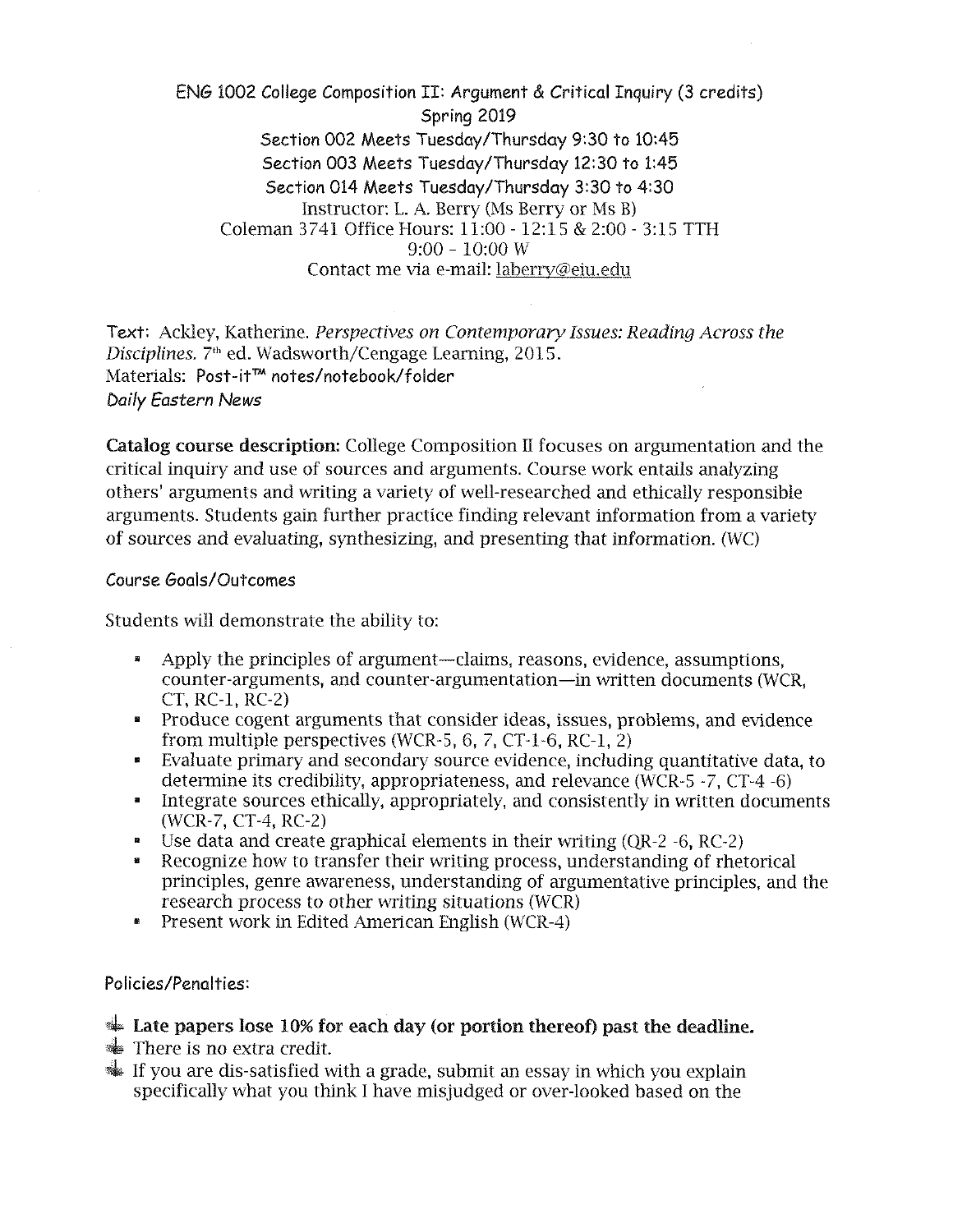requirements of the assignment. I will consider the merit of your argument in deciding whether to change the grade.

#### $*$  Attendance:

To get make-up privileges, excused absences must be properly verified.

Properly verified medical absence requires a note from a physician directly stating that the student could/should not be in attendance for medical reasons.

Properly verified emergency absence requires documentation that, had the student attended class as scheduled, he or a close relative would have been put in a lifethreatening situation.

Properly verified official University activity absence requires documentation on letterhead signed by the faculty or staff member in charge of the activity.

Properly verified emergency work absence requires documentation on official letterhead signed by the supervisor of the emergency work.

University Policy on Academic Integrity-Students are expected to maintain principles of academic integrity and conduct defined in EIU's Code of Conduct (http://www.eiu.edu/judicial/studentconductcode.php). Violations will be reported to the Office of Student Standards.

## Departmental Policy on Plagiarism

Any teacher who discovers an act of plagiarism—"The appropriation or imitation of the language, ideas, and/or thoughts of another author, and representation of them as one's own original work" *(Random House Dictionary of the English Language)-has* the right and responsibility to impose upon the guilty student an appropriate penalty, up to and including immediate assignments of a grade of F for the assigned essay and a grade of F for the course, and to report the incident to the Judicial Affairs Office. Respect for the work of others should encompass all formats, including print, electronic, and oral sources. In this course, the maximum penalty will be imposed: F for the course and reporting to Judicial Affairs.

University Policy on Writing Portfolios: Students can submit a sample of their writing for the Electronic Writing Portfolio for either English 1001G or 1002G, but not both. Instructors assess each sample according to the rubric provided on the submission form that each student fills out. Submission forms, as well as other information about the Electronic Writing Portfolio, are available at http://www.eiu.edu/assess/ewpmain.php.

University Policy on Students with Disabilities: If you are a student with a documented disability in need of accommodations to fully participate in this class, please contact the Office of Student Disability Services (OSDS). Accommodations must be approved through OSDS. Please stop by Ninth Street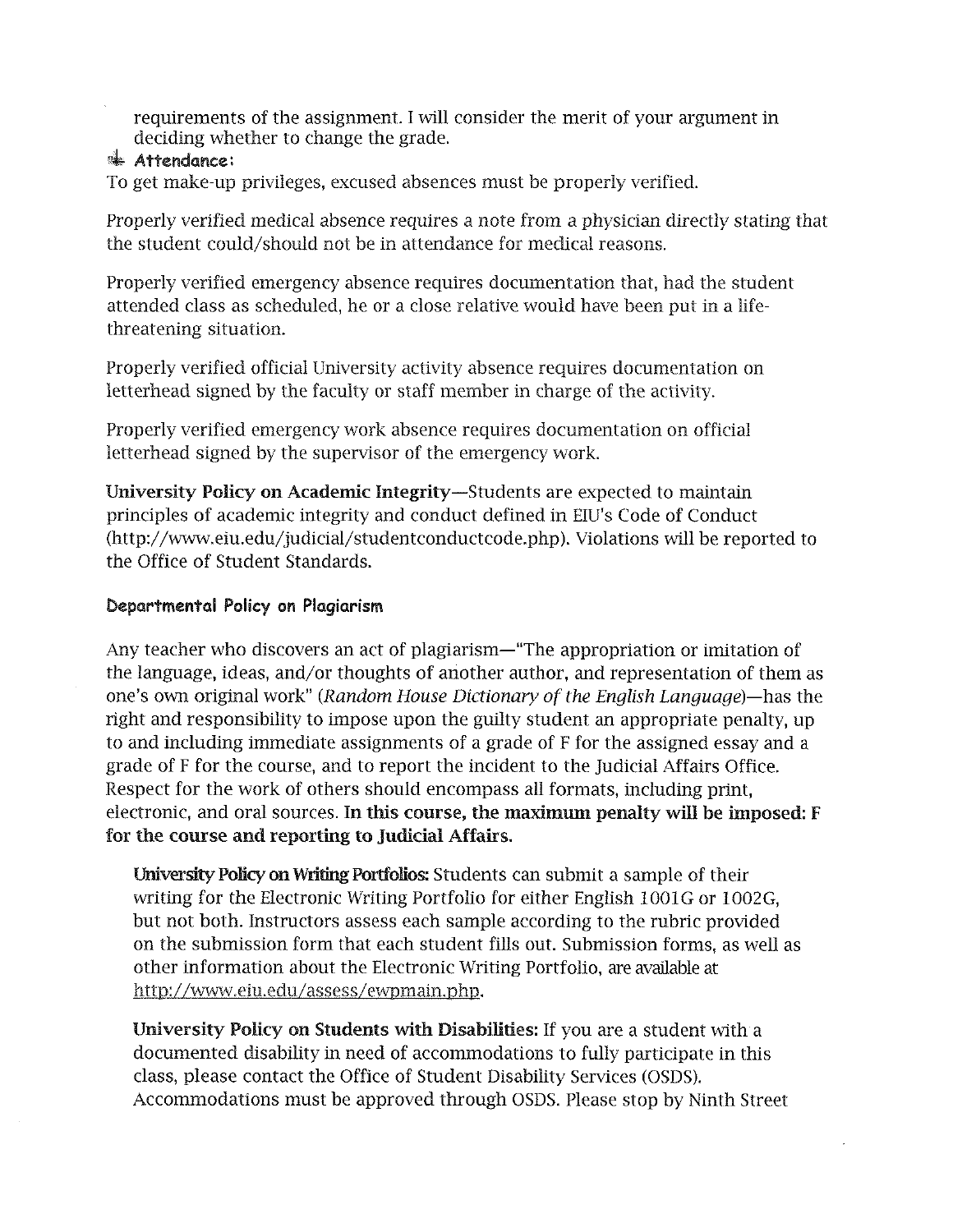Hall, Room 2006, or call 217-581-6583 to make an appointment.

University Policy on The Student Success Center-Students who are having difficulty achieving their academic goals are encouraged to contact the Student Success Center (www.eiu.edu/-success) for assistance with time management, text taking, note taking, avoiding procrastination, setting goals, and other skills to support academic achievement. The Student Success Center provides individualized consultations. To make an appointment, call 217-581- 6696 or go to 9th Street Hall, Room 1302.

Composition of Grade

Class work/discussion/quizzes/homework 16%

Chronic absences, tardiness or leaving class early, and use of your phone during class will adversely affect this portion of your grade.

Arguments 3 @ 28% each 84%

You will compose three arguments using articles from your textbook and primary research as sources. Each must use a minimum of three of the articles included in a unit. Each must focus on the topic of a different unit.

You must meet the minimum page requirement in order to receive a passing grade.

You will turn in: a summary of one source (1- 2 pages); a rhetorical analysis of a second source (2 to 3 pages); first draft of your argument (2 to 3 pages); final draft of your argument (3 to 4 pages: must include significant changes)

## Due Dates for Main Assignments

| Feb 14            |
|-------------------|
| Feb <sub>28</sub> |
| Mar 21            |
| April 4           |
| April 18          |
| April 30          |
|                   |

#### Schedule of Topics/Objectives/Readings

Weeks 1-3: Source Evaluation, Summary & Rhetorical Analysis After completing this unit, students should be able to:

- evaluate the kairos, pathos, logos, and ethos of sources
- identify implicit and explicit arguments
- create an effective summary of an argument
- understand the role of argumentation as inquiry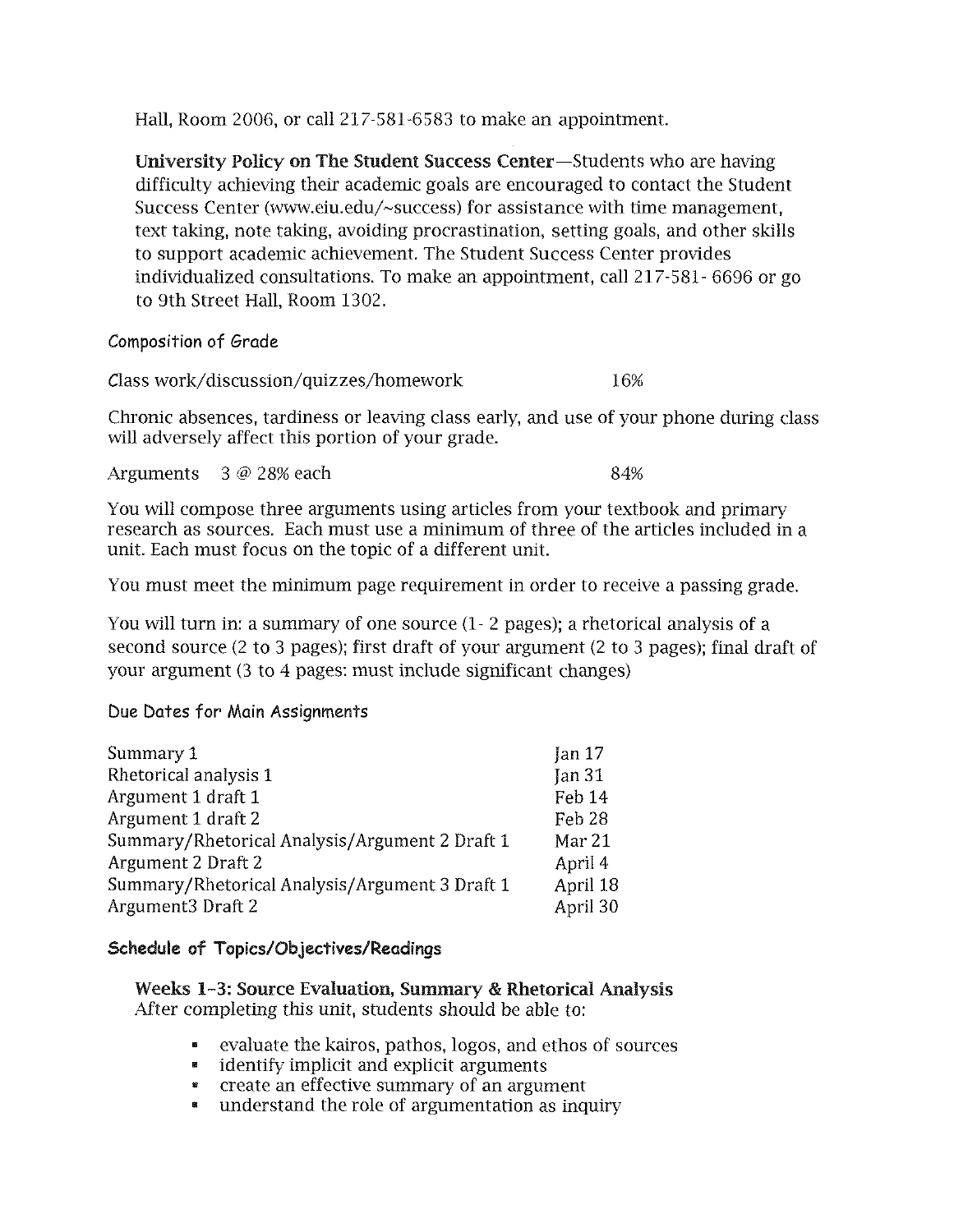• understand the needs, interests, and values of specific audiences Readings: pp. 1-13, 49 - 62 (up to Response), 112 "Guidelines for Paraphrasing".

#### Weeks 4- 6 Logic and Evidence in Argumentation

After completing this unit, students should be able to:

- Develop claims and reasons
- Distinquish between deductive and inductive reasoning
- Use the Toulmin system to describe an argument's logical structure and generate ideas for argument
- Explain strengths and weaknesses of different kinds of evidence
- Analyze effective patterns of organization for arguments

Readings: pp. 76 - 105; For the following assignments, please have the reading completed with your Post-It™ note annotation before class on the specified date:

Jan 29 "Sharing is a Trap" 425 - 430 Jan 31 "All Kids Should Take 'Poverty 101"' 341 - 344

Feb 5 "The Puzzle of Boys" 3 50 - 3 56 Feb 7 "Dream Machines" 211 - 213

Feb 12 "Hip Hop's Betrayal of Women" 221 - 225

#### Weeks 7 - 8: Strategies for Revision and Editing

After completing this unit, students should be able to:

- Revise a paper globally by considering purpose, audience and development
- Revise organization and strengthen transitions
- Revise for style and clarity
- Revise at the sentence level

Reading: pp. 23 - 48

#### Weeks 9 - 10 Primary Research

After completing this unit, students should be able to:

Use best practices to create surveys

Incorporate charts and graphs into essays

Integrate information from personal interviews with secondary sources

Reading: Electronic documents will be provided.

#### Weeks 11 - 13 Examining Visual Rhetoric

After completing this unit, students should be able to:

• Understand how visual and verbal elements can work together to produce rhetorical effects: supporting the logical core of an argument,